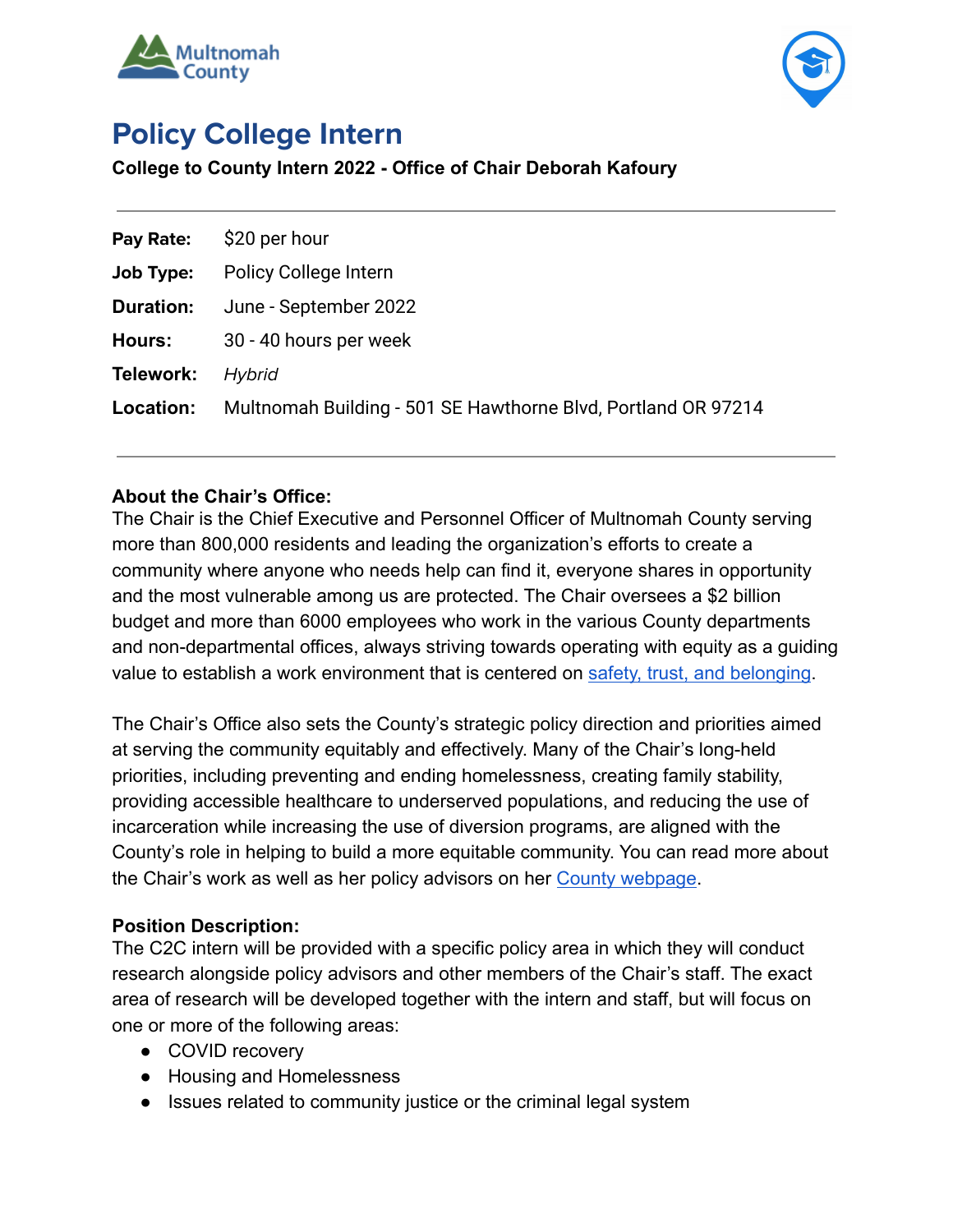

- Community engagement
- Communications and social media

The intern's research will be structured through a series of conversations with subject matter experts, the development of policy memos and reports, ultimately leading to a staff presentation of the intern's policy recommendations. There will be an emphasis on deep engagement with policy material and direct experience crafting policy proposals for an elected official. The intern will be able to form contacts within the Chair's Office, Non-Departmental Offices, and with individuals from the County, City, Metro, State, and Community while also developing research, collaboration, and presentation skills.

This position will also engage in daily communication with constituents by receiving and responding to inquiries by phone and email. Constituent communication is an incredibly important function within the Chair's office that often requires problem solving and strong interpersonal skills.

## **Knowledge/Skills/Abilities:**

- Strong written and verbal communication skills
- Organized and detail oriented
- Ability to both follow directions and work independently with minimal supervision
- Flexible, cooperative, and able to adapt and thrive in a changing environment.
- Knowledge of customer service best practices including communicating in a positive manner, using plain language, and being person-centered and culturally responsive.
- Working knowledge of Google Workspace (i.e. Gmail, Calendar, Docs and Drive)
- Ability to work cooperatively and develop effective working relationships with diverse work groups in a dynamic environment
- Ability to honor research ethics and standards of confidentiality regarding County projects and data

In your application materials will demonstrate both your writing skills and tell us what you are hoping to learn from this particular internship supporting the Chair's office.

**Diversity and Inclusion:** At Multnomah County, we value difference and support efforts to create a culture of dignity and respect for our employees. We are proud to be an Equal Opportunity Employer.